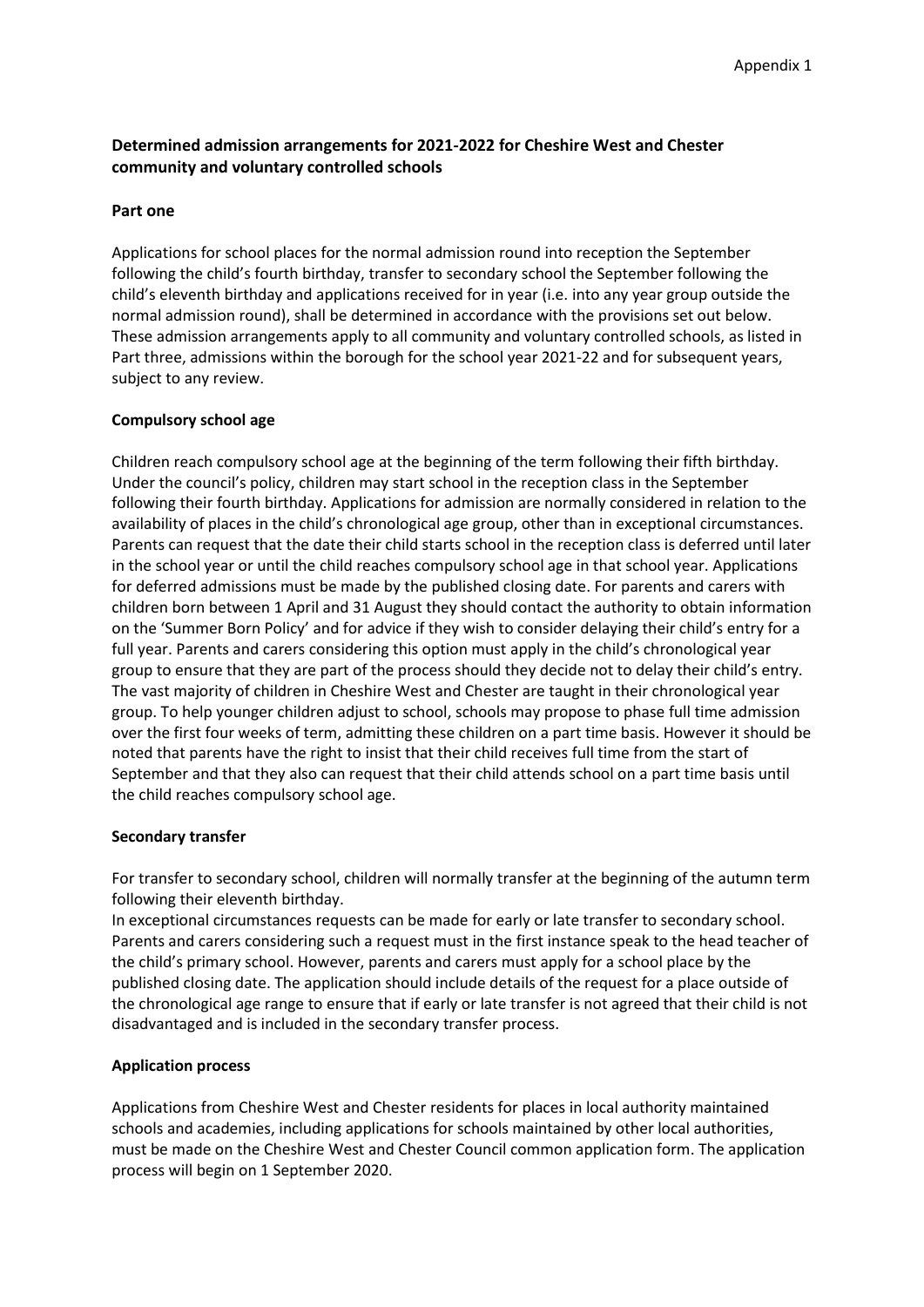As required by law, Cheshire West and Chester Council makes arrangements for parents and carers resident within the authority's administrative area to express up to three preferences for any English authority school/s, ranked in order of priority, using the council's common application form or online application facility and to give reasons in support of each preference, including any supporting documentation, before any places are offered.

Applicants not resident in an English authority or resident abroad should apply on the common application form or online application facility to Cheshire West and Chester Council if they wish to be considered for a Cheshire West and Chester school or academy. Applications received for the admission of pupils who are not resident in Cheshire West and Chester authority are always considered on an equal basis in relation to oversubscription criteria and deadlines as Cheshire West and Chester residents.

## **Acknowledgements**

An acknowledgement confirming receipt of applications can be provided on request from parents and carers. A stamped addressed envelope must be provided. Online applicants will receive an automated email acknowledgement.

## **Children with a statement of special educational needs or an education health and care plan**

Section 324 of the Education Act 1996 requires the governing bodies of all maintained schools to admit a child with a statement of special educational needs or education health and care plan that names their school.

## **Published admission numbers**

The council in relation to community and voluntary controlled schools have set published admission numbers, which is the number of children that will be admitted into the relevant age group in the normal admission round. If the Council receive an increase in applications in certain areas of the borough, the council where necessary, will use its power as the strategic commissioner of school places to temporarily increase the number of places available above the published admission number. These increases will not constitute an increase to the published admission number as stated in paragraph 1.4 of the School Admissions Code December 2014.

For applications received in year, which are those received after the first day of the school year into the relevant age group or into any other year group, the published admission number will normally continue to be applied as the relevant age group progresses through school. There may be occasions when a school's organisation permits the admission of additional children into an oversubscribed cohort at the expense of places in an undersubscribed cohort. Should there be subsequent application to the undersubscribed cohort it may not be possible to admit to the published admission number.

Published admission numbers for Cheshire West and Chester maintained schools are listed in the authority's composite prospectus which is available on the council's website at the start of the application process.

All preferences made in accordance with the local authority's admission arrangements will be met except where this would prejudice the provision of efficient education or the efficient use of resources, when the year group in question is full. In some circumstances the local authority may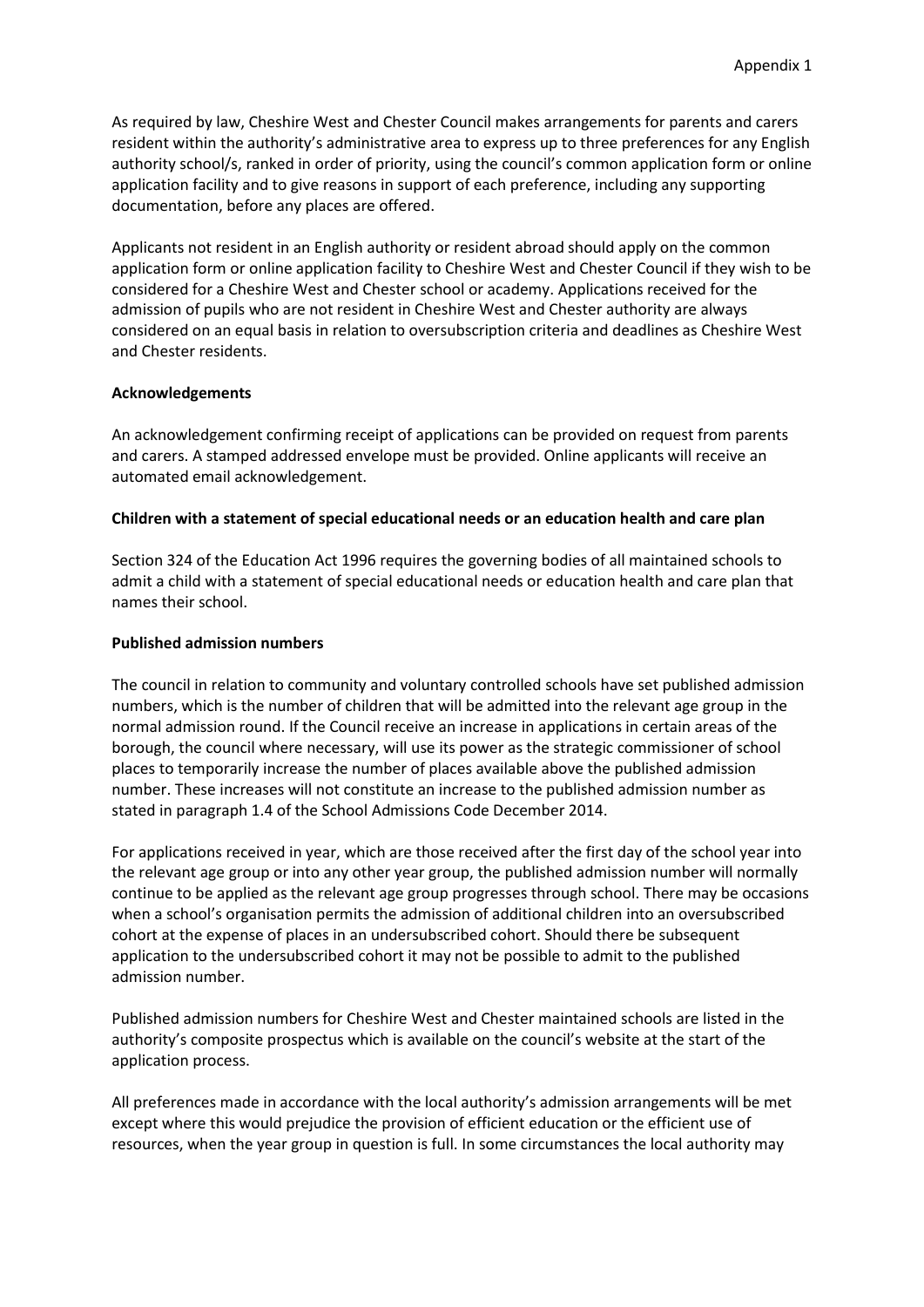agree with the school that admitting further pupils will not adversely affect the school in the longer term. In such circumstances, a preference will be met, even where the year group is full. Unless the child is a permitted exception as defined in The School Admissions Code, December 2014, the local authority will not normally be able to agree admission over the published admission number where to do so would result in a breach of infant class size legislation. The law requires that infant classes, where the majority of children will reach the age of five, six or seven, contain no more than 30 pupils with a single qualified teacher.

## **Oversubscription criteria**

Where more applications are received than there are places available and after the admission of pupils with statements of special educational needs or an education health and care plan, where the school is named in the statement, preferences for community and voluntary controlled schools, together with any supporting information, will be considered in accordance with the council's published oversubscription criteria as follows:

- A looked after child or a child who was previously looked after by an English Local Authority but ceased to be so because they were adopted or became subject to a child arrangements or special guardianship, order. A looked after child is a child who is in the care of a local authority or being provided with accommodation by a local authority in the exercise of their social services functions, as defined in section 22(1) of the Children Act 1989.
- A looked after child or a child who was previously looked after outside England but ceased to be so because they were adopted or became subject to a child arrangements or special guardianship, order. A looked after child is a child who is in the care of a local authority or being provided with accommodation by a local authority in the exercise of their social services functions, as defined in section 22(1) of the Children Act 1989.
- Siblings. Pupils with brothers or sisters, step brothers or step sisters, half-brothers or halfsisters, adopted brothers or adopted sisters living together as part of one household, already attending the preferred school in years reception through to year five in a primary school, years seven to ten and year twelve in a secondary school and expected to continue at the school in the following school year, at the time of admission. Siblings in year six and year eleven will not be considered under this criterion for the normal admission rounds.
- Children resident within the designated catchment zone of the school. Children will be classed within this category if they and their parents or carers are resident within the area served by the school at the time of application. However, for the normal admission rounds, the authority may consider a change of address providing the child is resident in the new property and supporting documentation is received by 11 December 2020 for secondary transfer and 19 February 2021 for reception applications, when the authority will begin the allocation of places process.
- Children not resident within a school's local catchment zone but attending a school designated as a partner school for admissions purposes. (Only applicable for secondary applications)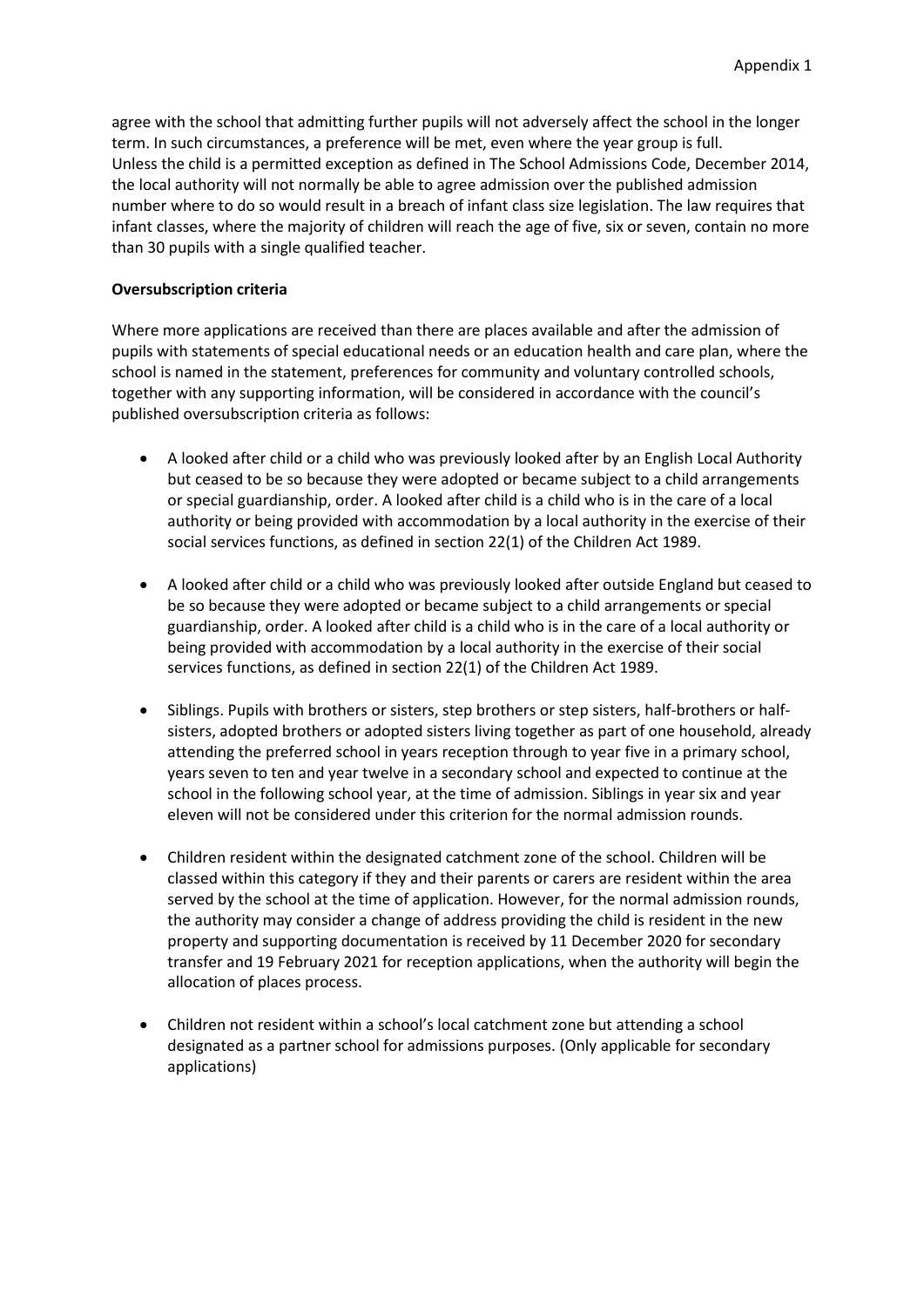Community High School and designated partner primary schools are as follows:

## **Helsby High School**

- Alvanley Primary School Ashton Hayes Primary School Aston by Sutton Primary School Elton Primary School Frodsham Church of England Primary School Frodsham Manor House Primary School Frodsham Weaver Vale Primary School Helsby Hillside Primary School Horn's Mill Primary School Kingsley Community Primary and Nursery School Kingsley St John's Church of England Primary School Manley Village School Norley Church of England Primary School
	- Pupils living nearest to the school measured in a straight line from the centrally plotted Basic Land and Property Unit point of the child's home address to the centrally plotted basic land and property unit point of the school as defined by local land and property gazetteer.

Where a school cannot accommodate all pupils qualifying under one of the criteria stated above, the next criteria will also be applied to determine priority for admission. For example, if a school cannot accommodate all siblings for whom an application has been received, all sibling applicants will be prioritised in the order of:

- $\triangleright$  Siblings who live within the school's designated catchment area
- $\triangleright$  Siblings who do not live within the school's designated catchment area

All applicants within each criterion will be put into distance order with priority being given to those that live nearest to the school, as stated above.

Where it is identified that there are a limited number of places available and the local authority cannot differentiate between the applications using the nearest school criterion, a random allocation tie-breaker will be applied. This may be required for example, where applicants reside in the same block of flats or separate addresses measuring the same distance from the school.

## **Equal preferences**

All preferences will be considered on the basis of the equal preference model for allocating places, in accordance with legal requirements. This means that in the first instance, all preferences will be considered against the school's published oversubscription criteria only, without reference to the preference ranking. Where a pupil can potentially be allocated more than one school place stated on the application form, the single offer, determined by the home authority, will be for the school ranked highest on the application form by the parents or carers.

If the pupil is a Cheshire West and Chester resident and Cheshire West and Chester Council, as the home authority, is not able to offer any of the preferences stated on the form a place will be allocated at the nearest Cheshire West and Chester school (including faith schools) with known vacancies using the authority's mapping system for measuring straight line distances from the Basic Land and Property Unit point of the home address to the Basic Land and Property Unit point of the school in miles.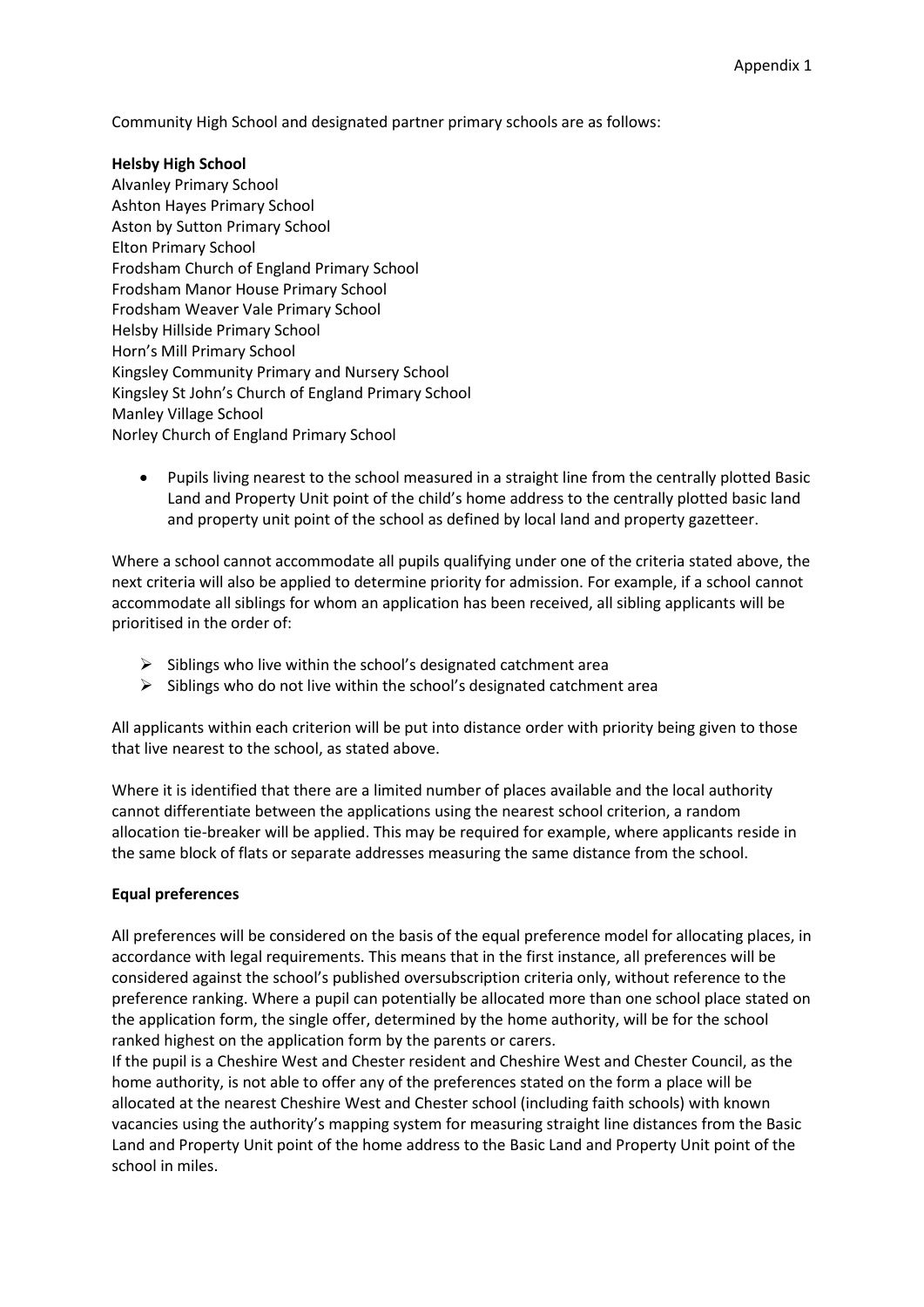Where an application has been received from a parent resident in another authority and a place cannot be offered, Cheshire West and Chester Council will not allocate an alternative school place.

## **Children of multiple births**

In relation to children of multiple births, exceptionally it may be necessary to offer places over the published admission number. This is to ensure that, as far as possible, siblings (twins, triplets or children from other multiple births) can attend the same school. In normal circumstances the local authority will not be able to agree admission over the published admission number where to do so would result in a breach of infant class size legislation, which requires that infant classes, where the majority of children will reach the age of five, six or seven contain no more than 30 pupils with a single qualified teacher. However the School Admissions Code, December 2014 allows the admittance of a sibling in the same school year (twins, triplets or children from other multiple births) as a permitted exception where one sibling can be offered and not the other. This is a discretionary permitted exception and may not be agreed if the admittance of more children into a particular year group would cause prejudice to the efficient education and efficient use of resources to other children in that year group.

## **Children of UK service personnel**

Places will be allocated in advance of the family arriving in the area for children of UK service personnel and veterans, if accompanied by an official government letter which declares a relocation date and a unit postal address or quartering area address for considering the application against local authority oversubscription criteria. In addition it may be necessary to offer places above the published admission number as the School Admissions Code, December 2014 allows the admittance of a forces child as a permitted exception in relation to infant class size legislation. This is a discretionary permitted exception and may not be agreed if the admittance of more children into a particular year group would cause prejudice to the efficient education and efficient use of resources to other children in that year group. Consideration for applications for children of UK service personnel and veterans is given in accordance with the Cheshire West Armed Forces Covenant.

## **Parents and Carers with shared responsibility for a child**

Where parents or carers have shared responsibility for a child the place of residency will be determined as the address where the child lives for the majority of the week, for example, where the child wakes up between Monday to Friday. Full details must be submitted in writing to enable the local authority to determine which address will be used for the purpose of admission. A panel of officers will consider the information provided. If the panel agree that sufficient evidence has been provided then this address will be used for the purpose of assigning a criterion to the application.

Where the local authority is unable to reach a decision based on the information received, for example, where a child lives equally with both parents, the address provided for claiming child benefit and where appropriate, child tax credits or equivalent will be applied to the admission application. In such circumstances, documentary evidence must be provided. Any delay in receiving any required information will result in the local authority determining residence for the purpose of admission based on the information available to it.

In the event of two applications being received for a child residing equally with both parents/carers, neither application will be considered and the parents/carers will be asked to agree a single application between themselves.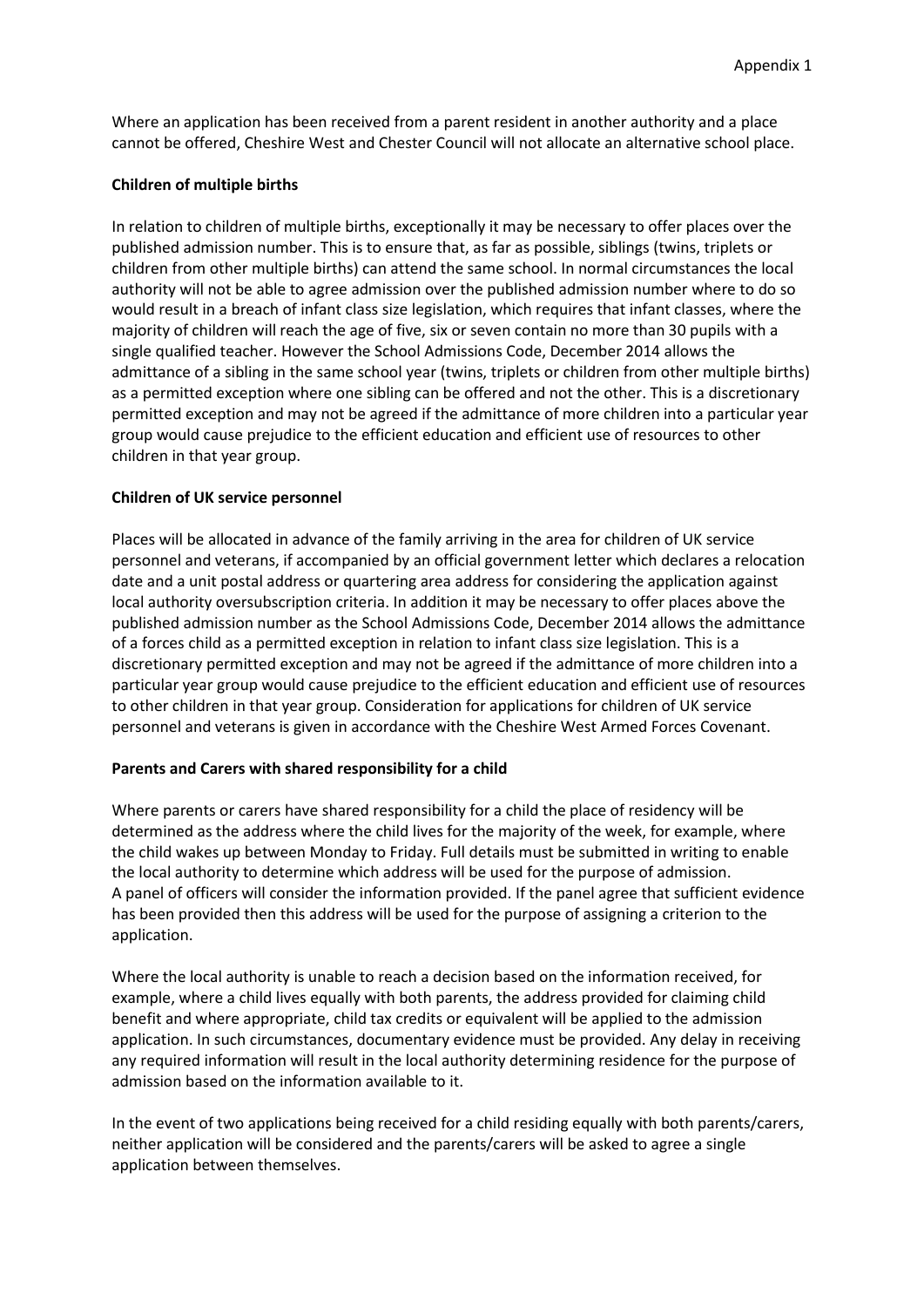#### **Moving house**

Parents and carers must inform the authority immediately of a change of address, even if details of a future change of residency were included on the application form as this may change a child's oversubscription criteria for a particular school. The authority will require supporting evidence to show that the place of residency has changed, for example completion of sale, tenancy agreements, council tax and utility bills and any other information considered relevant to the application, including disposal of previous property. In addition proof that the child now resides at the new property will be required i.e. child benefit or child tax credit. For normal admission round supporting evidence must be received by the date as stated in part two.

In respect of applications made as part of the normal admission round, for example, into the reception class in a primary school and into year seven as a secondary transfer in September for the first time, information and supporting evidence must be received by the dates in part two of these arrangements. Proof of residency received after the published dates will not be used to process the application, but will be used to send the decision letter on the published offer date.

#### **Waiting lists**

Waiting lists will be held in oversubscription criteria order and not on a first come, first served basis. A vacant place will be reallocated to the child with the highest oversubscription criteria on the school's waiting list on the day the place became available. Placing a child's name on a waiting list does not affect the statutory right of appeal. Waiting lists must be held until the end of the autumn term.

#### **Normal admission round**

The normal admission round refers to applications made before the offer release date for admission into the relevant age group i.e. into a reception class in a primary school or year seven in a secondary school in September.

Waiting lists for oversubscribed schools will be prepared in line with the dates specified in part two. Any child refused a school place will automatically be placed on the school's waiting list. They will also consist of children for whom an appeal has been received by the dates specified in part two together with any late applicants.

## **Changing preferences**

In respect of applications made for the normal point of entry, for example, into reception class in a primary school or year seven in a secondary school for the first time, the local authority will not accept a change of preference made after the published closing date without a genuine reason, such as a recent house move. Full details must be provided to the local authority for consideration, along with supporting documentation.

If the authority's decision is that the reason, based on the evidence provided is not valid, then the application will be treated as a late application and as such notification of the outcome of that application will be after the accept/decline date as stated in part two. It is important therefore that parents and carers give full consideration to the preferences they make on their on time application form.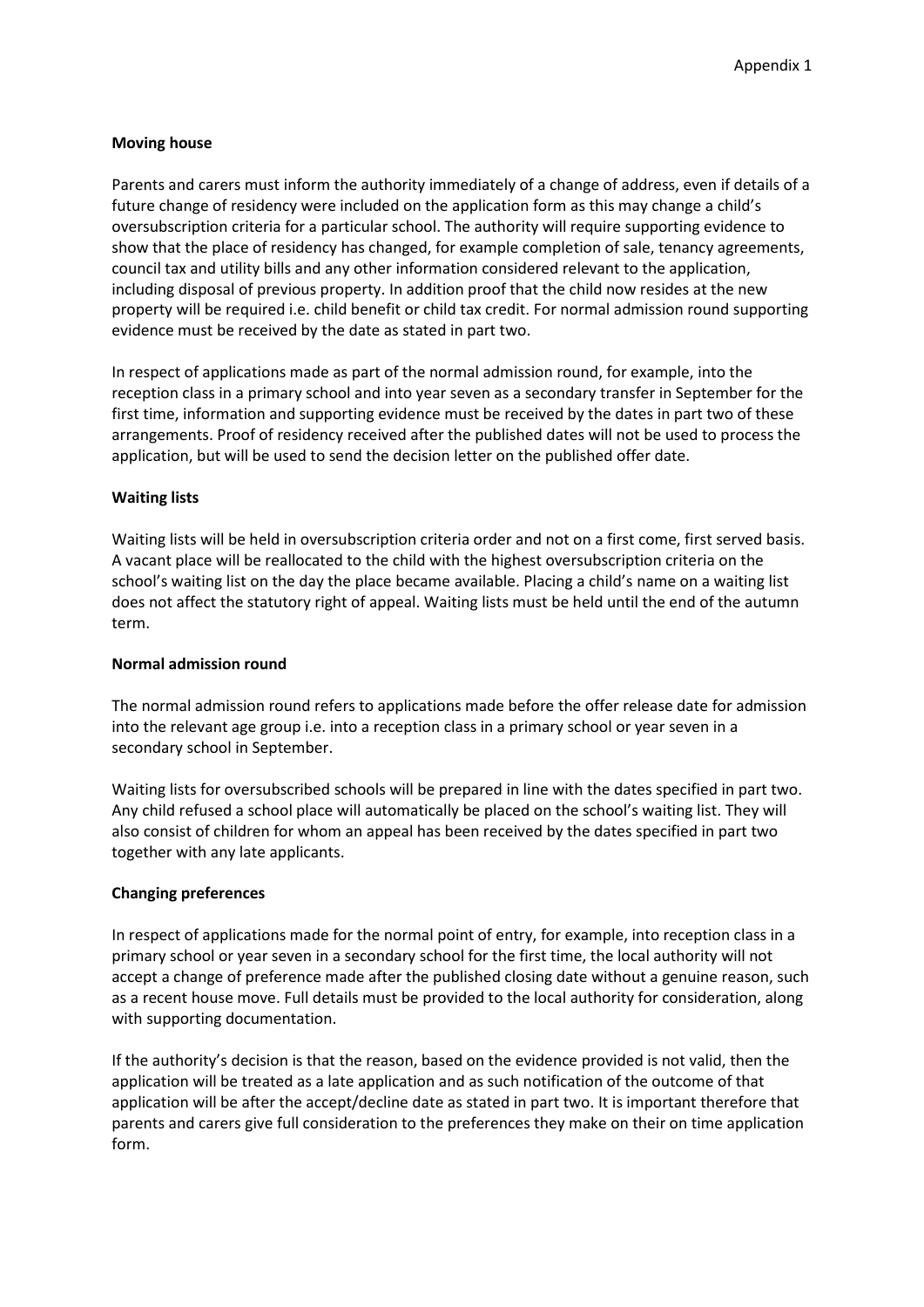## **Other relevant changes of circumstances, e.g. admission of a sibling**

Further information received after the supporting documentation deadlines, as stated in part two will not be considered as part of the on time allocation process. The information will be assessed after the accept/decline date and any changes that would assign a different criteria to an application, for example, sibling, in catchment, will be applied to the application and used to determine where the child falls on a waiting list.

## **Late applications – Normal admission round only**

Late applications for places at Cheshire West and Chester schools, i.e. applications not submitted to the authority by the relevant statutory closing date will be considered after all on time applications unless the local authority considers that there are good reasons for the application being late, which must be stated at the time of application, for example, exceptional medical reasons preventing an earlier application, late removal into the area. Supporting documentation must be provided. Where supporting documentation has been received by the date specified in part two of these arrangements and the authority has accepted reasons stated for the late application, the application will be considered as if it had been received on time.

Late applications and supporting documentation received after the dates specified will be considered after all on time applications even where the authority accepts that there are good reasons for the late application and as such these applications may be disadvantaged in the consideration of their preferences.

Late applicants will be advised of the outcome of their application after the published offer date specified in part two of these arrangements.

## **In year applications**

In year applications are those received after the 1 September into the relevant age group or at any time into any other year group.

Applications for admission are normally considered in relation to the availability of places in the child's chronological age group, other than in exceptional circumstances. In exceptional circumstances requests can be made for entry into a year group outside the chronological age range of a child. Parents and carers considering such a request must in the first instance speak to the head teacher of the school they will be applying for. The decision as whether it would be in the child's best interest to be educated outside the chronological year is determined by the head teacher of the schools concerned in agreement with the parent/carer.

Parents and carers, irrespective of where they reside who are seeking in year school places for schools and academies in Cheshire West and Chester authority are required to apply direct to the school or academy. Parents and carers must either complete an application form obtained from the school or complete an online form available on the local authority's website, which is directed to the school or academy for processing.

Waiting lists will be held for community and voluntary controlled schools in oversubscription criteria order and not on a first come, first served basis. Any child refused a school place will automatically be placed on the school's waiting list and will be considered together with children for whom an appeal has been received and any new applicants. Schools will be responsible for administering and updating their waiting lists and must be clear to parents and carers as to how the waiting lists will be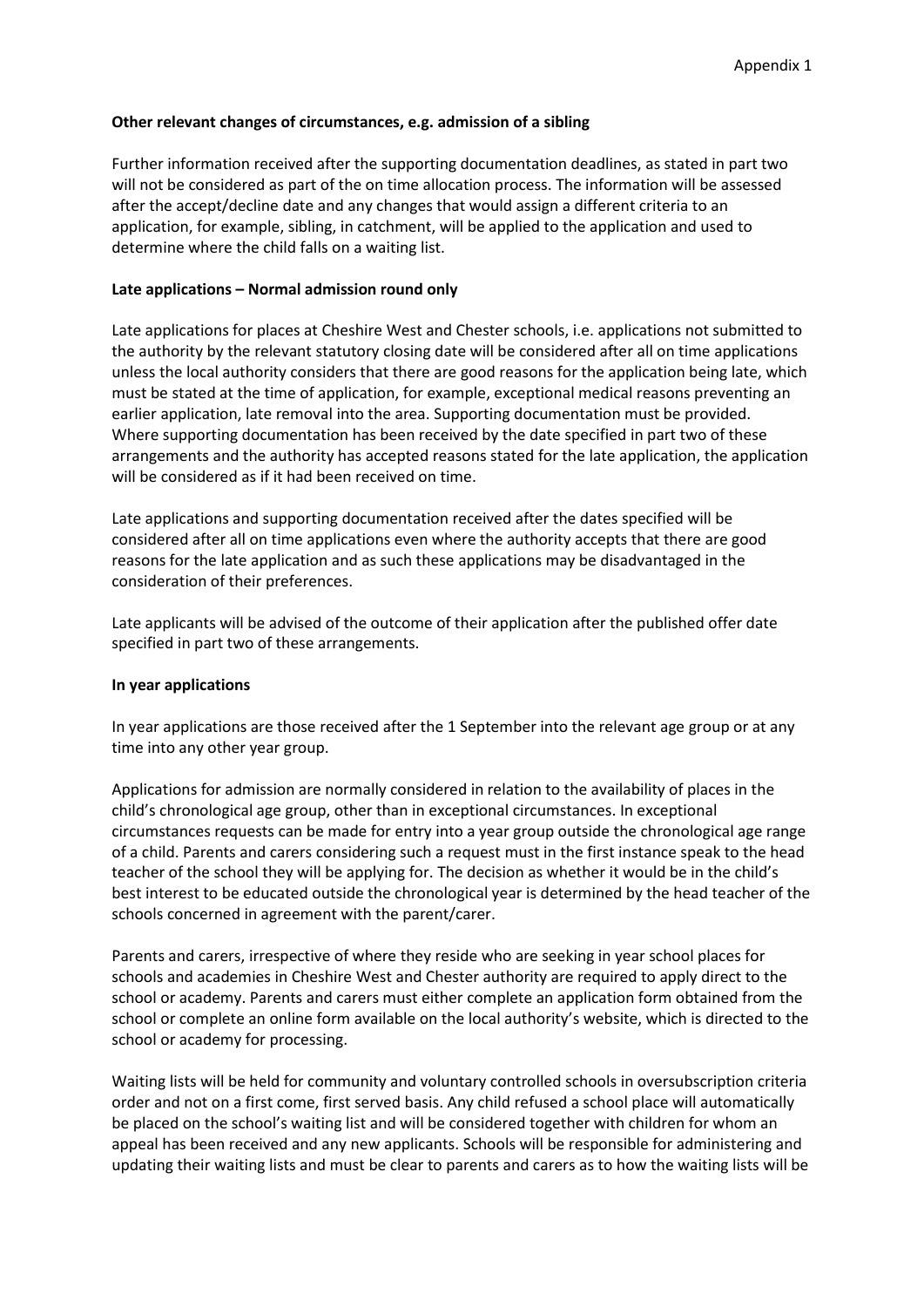operated on an annual basis. A school place is not considered available until the school or academy is able to remove a child from roll according to the local authority's safeguarding protocol. Parents and carers must notify the school if there are any changes in circumstances that would impact their oversubscription criteria for the waiting list.

The holding of in year waiting lists for aided, foundation, studio, free schools and academies will be determined by the school or academy.

#### **Right of appeal**

Parents and carers who are not offered a place for their child at a school stated as a preference have a right of appeal to an independent appeals panel. Parents can submit an appeal in respect of each school for which admission has been refused. Application forms to appeal against a decision by the local authority to refuse admission to a community or voluntary controlled school are available on the authority's website or can be obtained by contacting the authority. All appeal application forms for community or voluntary controlled schools must be returned to the school admissions team within 20 school days of the issue of the refusal notification.

#### **Repeat applications and appeals**

Repeat applications and appeals will not be considered within the same school year, unless the parent, carer or school's circumstances have changed significantly since the original application was made. Full details of the change of circumstances must be provided for consideration by the local authority.

Vacancies occurring in a year group which was fully subscribed at the time of the initial application will be deemed to constitute a significant change in the school's circumstances and a repeat application will be permitted.

#### **Part two**

| Timetable for applying for school places<br>for the normal admission rounds                                                                                                | <b>Secondary transfers</b> | <b>Primary admissions</b> |
|----------------------------------------------------------------------------------------------------------------------------------------------------------------------------|----------------------------|---------------------------|
| Application process starts. Online<br>application facility opens and paper<br>application forms available.<br>Composite prospectus available                               | 1 September 2020           | 1 September 2020          |
| Closing date for applications                                                                                                                                              | 31 October 2020*           | 15 January 2021*          |
| Deadline for receipt of supporting<br>documentation.<br>Information received after this date will<br>not be considered until after the<br>accept/decline date listed below | 11 December 2020           | 19 February 2021          |
| Allocations to be finalised                                                                                                                                                | 12 February 2021           | 26 March 2021             |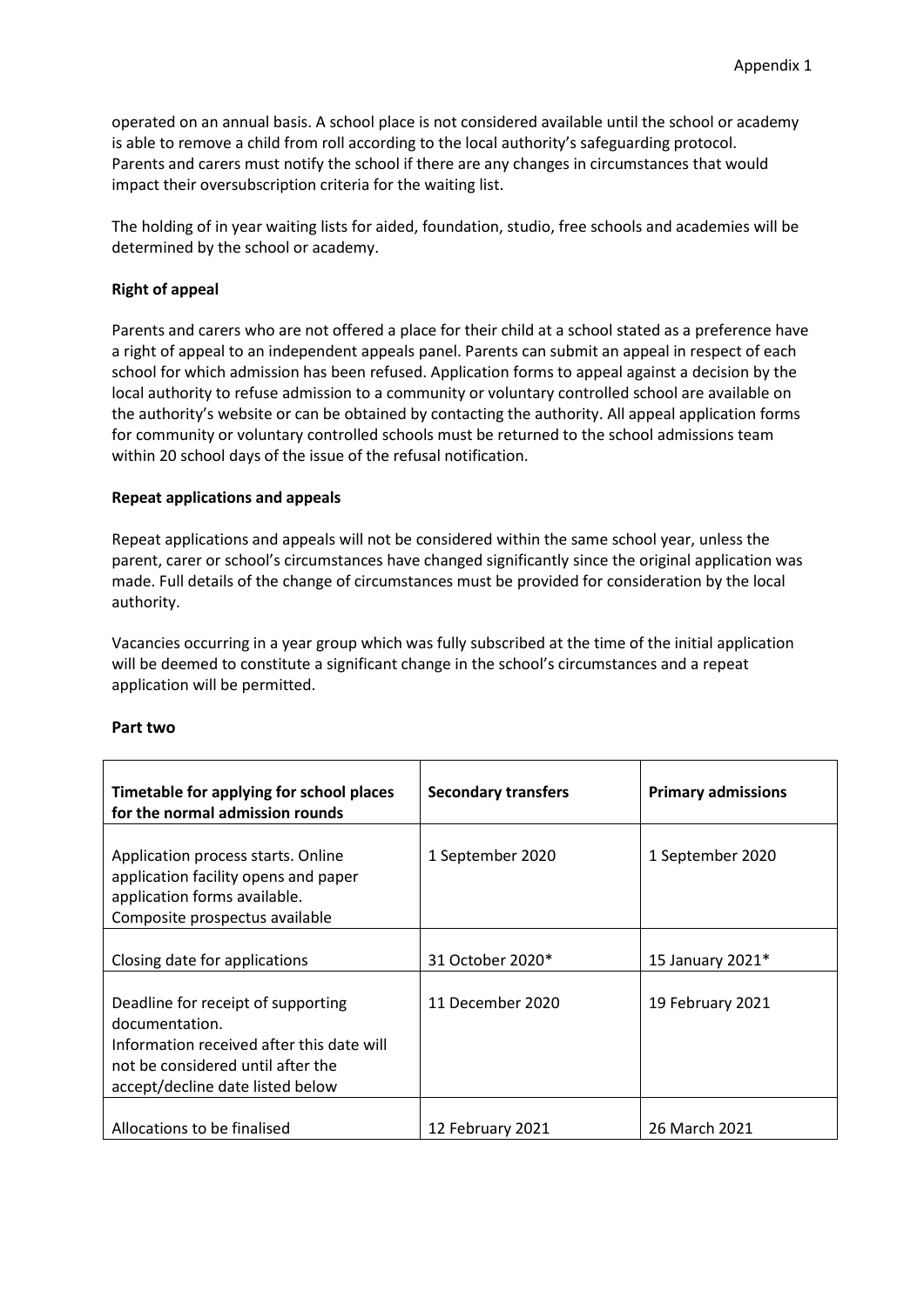| Offers released<br>Parents will be informed of the school<br>place offered either:<br>By letter to those parents and<br>carers who have applied using a<br>paper application form and to<br>those online applicants who have<br>requested their offer by letter<br>By email to those parents and<br>carers who have applied using the<br>web based online facility. In<br>addition, online applicants can<br>view their offer on this day by<br>logging in to their online account | 1 March 2021**                                  | 16 April 2021 **                            |
|------------------------------------------------------------------------------------------------------------------------------------------------------------------------------------------------------------------------------------------------------------------------------------------------------------------------------------------------------------------------------------------------------------------------------------------------------------------------------------|-------------------------------------------------|---------------------------------------------|
| Waiting lists prepared and vacancies re-<br>allocated.<br>Waiting lists will be held in criteria order.                                                                                                                                                                                                                                                                                                                                                                            | After 1 March 2021                              | After 16 April 2021                         |
| Deadline for application appeals against<br>local authority / governing body decisions                                                                                                                                                                                                                                                                                                                                                                                             | 29 March 2021                                   | 17 May 2021                                 |
| Appeal hearings (on time applications)<br>Appeal hearings (late and in year                                                                                                                                                                                                                                                                                                                                                                                                        | By 17 June 2021<br>Within 30 school days of the | By 19 July 2021<br>Within 30 school days of |
| applications)                                                                                                                                                                                                                                                                                                                                                                                                                                                                      | appeal being lodged                             | the appeal being lodged                     |
| Late applicants will be advised of the<br>outcome of their application after this<br>date and within 10 school days of this date<br>or receipt of application (whichever is the<br>later), as far as possible                                                                                                                                                                                                                                                                      | After 1 March 2021                              | After 16 April 2021                         |

\*National closing date

\*\*In accordance with regulations which state that offers must be posted out on these dates except where these dates fall on a Saturday or Sunday and offers must be posted on the next working day

All dates will be reviewed on an annual basis in line with National guidance.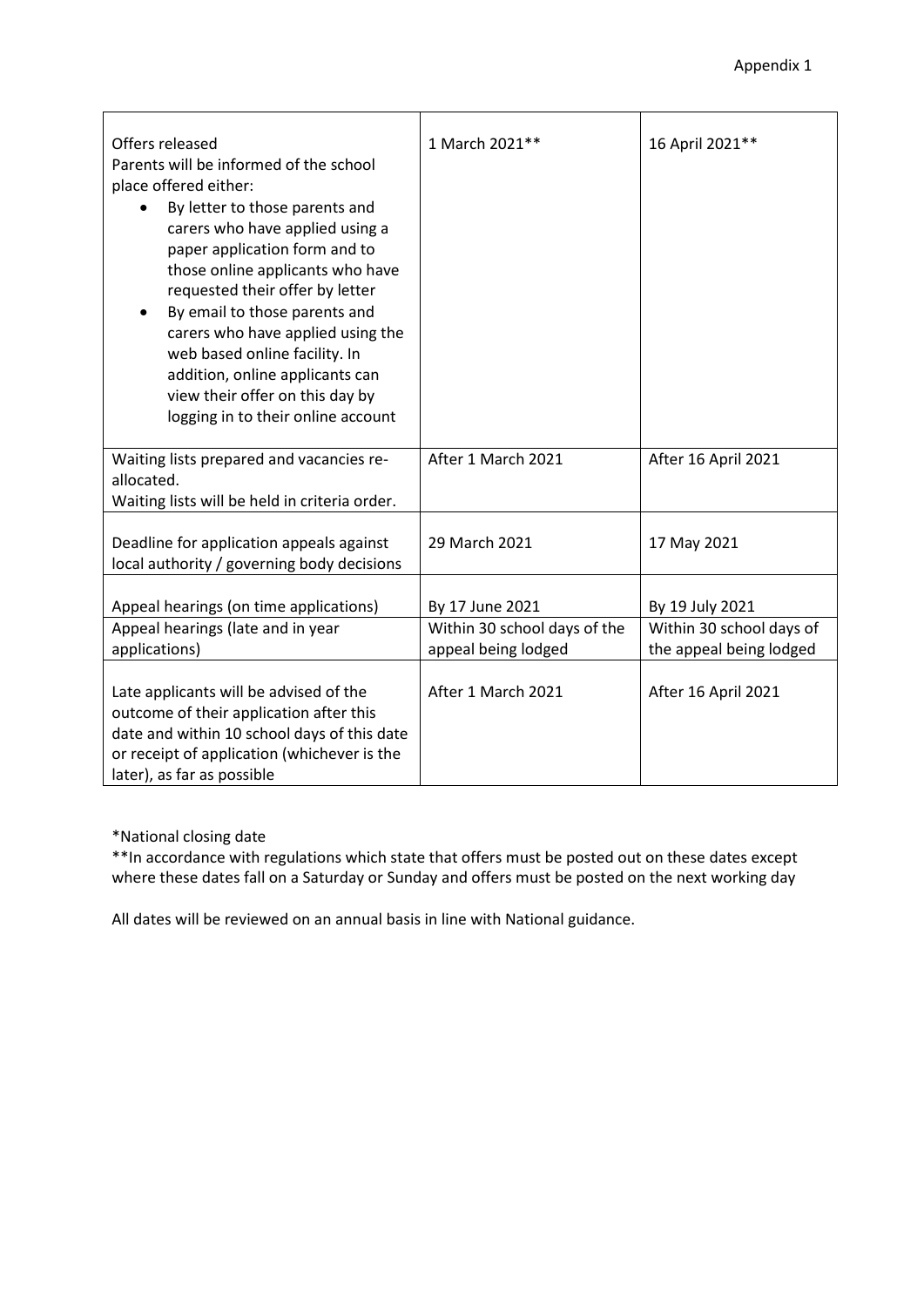## **Part three**

# **Community and Voluntary Controlled Primary Schools as at November 2019**

| Ashton Hayes Primary School<br>Aston by Sutton Primary School<br>Barrow Church of England Primary School<br><b>Belgrave Primary School</b><br><b>Brookside Primary School</b><br><b>Byley Primary School</b><br>Cambridge Road Community Primary and Nursery School<br>Capenhurst Church of England Primary School<br><b>Charles Darwin Community Primary School</b><br><b>Cherry Grove Primary School</b><br><b>Christleton Primary School</b><br>Comberbach Primary School<br><b>Darnhall Primary School</b><br>Dee Point Primary School<br>Dodleston Church of England Primary School<br>Dutton St Peter's Church of England Primary School<br><b>Eaton Primary School</b><br><b>Elton Primary School</b><br><b>Farndon Primary School</b><br>Frodsham Church of England Primary School<br>Frodsham Manor House Primary School<br>Frodsham Weaver Vale Primary School<br>Guilden Sutton Church of England Primary School<br>Hartford Manor Community Primary School<br><b>Hartford Primary School</b><br>Helsby Hillside Primary School<br><b>Highfield Community Primary School</b><br>Hoole Church of England Primary School<br>Horn's Mill Primary School<br><b>Huntington Community Primary School</b><br>Huxley Church of England Primary School<br>J H Godwin Primary School<br>Kingsley Community Primary & Nursery School<br>Kingsmead Primary School<br>Lache Primary School<br>Leftwich Community Primary School<br>Lostock Gralam Church of England Primary School<br>Malpas Alport Endowed Primary School<br>Manley Village School |
|---------------------------------------------------------------------------------------------------------------------------------------------------------------------------------------------------------------------------------------------------------------------------------------------------------------------------------------------------------------------------------------------------------------------------------------------------------------------------------------------------------------------------------------------------------------------------------------------------------------------------------------------------------------------------------------------------------------------------------------------------------------------------------------------------------------------------------------------------------------------------------------------------------------------------------------------------------------------------------------------------------------------------------------------------------------------------------------------------------------------------------------------------------------------------------------------------------------------------------------------------------------------------------------------------------------------------------------------------------------------------------------------------------------------------------------------------------------------------------------------------------------------------------------------------|
|                                                                                                                                                                                                                                                                                                                                                                                                                                                                                                                                                                                                                                                                                                                                                                                                                                                                                                                                                                                                                                                                                                                                                                                                                                                                                                                                                                                                                                                                                                                                                   |
|                                                                                                                                                                                                                                                                                                                                                                                                                                                                                                                                                                                                                                                                                                                                                                                                                                                                                                                                                                                                                                                                                                                                                                                                                                                                                                                                                                                                                                                                                                                                                   |
|                                                                                                                                                                                                                                                                                                                                                                                                                                                                                                                                                                                                                                                                                                                                                                                                                                                                                                                                                                                                                                                                                                                                                                                                                                                                                                                                                                                                                                                                                                                                                   |
|                                                                                                                                                                                                                                                                                                                                                                                                                                                                                                                                                                                                                                                                                                                                                                                                                                                                                                                                                                                                                                                                                                                                                                                                                                                                                                                                                                                                                                                                                                                                                   |
|                                                                                                                                                                                                                                                                                                                                                                                                                                                                                                                                                                                                                                                                                                                                                                                                                                                                                                                                                                                                                                                                                                                                                                                                                                                                                                                                                                                                                                                                                                                                                   |
|                                                                                                                                                                                                                                                                                                                                                                                                                                                                                                                                                                                                                                                                                                                                                                                                                                                                                                                                                                                                                                                                                                                                                                                                                                                                                                                                                                                                                                                                                                                                                   |
|                                                                                                                                                                                                                                                                                                                                                                                                                                                                                                                                                                                                                                                                                                                                                                                                                                                                                                                                                                                                                                                                                                                                                                                                                                                                                                                                                                                                                                                                                                                                                   |
|                                                                                                                                                                                                                                                                                                                                                                                                                                                                                                                                                                                                                                                                                                                                                                                                                                                                                                                                                                                                                                                                                                                                                                                                                                                                                                                                                                                                                                                                                                                                                   |
|                                                                                                                                                                                                                                                                                                                                                                                                                                                                                                                                                                                                                                                                                                                                                                                                                                                                                                                                                                                                                                                                                                                                                                                                                                                                                                                                                                                                                                                                                                                                                   |
|                                                                                                                                                                                                                                                                                                                                                                                                                                                                                                                                                                                                                                                                                                                                                                                                                                                                                                                                                                                                                                                                                                                                                                                                                                                                                                                                                                                                                                                                                                                                                   |
|                                                                                                                                                                                                                                                                                                                                                                                                                                                                                                                                                                                                                                                                                                                                                                                                                                                                                                                                                                                                                                                                                                                                                                                                                                                                                                                                                                                                                                                                                                                                                   |
|                                                                                                                                                                                                                                                                                                                                                                                                                                                                                                                                                                                                                                                                                                                                                                                                                                                                                                                                                                                                                                                                                                                                                                                                                                                                                                                                                                                                                                                                                                                                                   |
|                                                                                                                                                                                                                                                                                                                                                                                                                                                                                                                                                                                                                                                                                                                                                                                                                                                                                                                                                                                                                                                                                                                                                                                                                                                                                                                                                                                                                                                                                                                                                   |
|                                                                                                                                                                                                                                                                                                                                                                                                                                                                                                                                                                                                                                                                                                                                                                                                                                                                                                                                                                                                                                                                                                                                                                                                                                                                                                                                                                                                                                                                                                                                                   |
|                                                                                                                                                                                                                                                                                                                                                                                                                                                                                                                                                                                                                                                                                                                                                                                                                                                                                                                                                                                                                                                                                                                                                                                                                                                                                                                                                                                                                                                                                                                                                   |
|                                                                                                                                                                                                                                                                                                                                                                                                                                                                                                                                                                                                                                                                                                                                                                                                                                                                                                                                                                                                                                                                                                                                                                                                                                                                                                                                                                                                                                                                                                                                                   |
|                                                                                                                                                                                                                                                                                                                                                                                                                                                                                                                                                                                                                                                                                                                                                                                                                                                                                                                                                                                                                                                                                                                                                                                                                                                                                                                                                                                                                                                                                                                                                   |
|                                                                                                                                                                                                                                                                                                                                                                                                                                                                                                                                                                                                                                                                                                                                                                                                                                                                                                                                                                                                                                                                                                                                                                                                                                                                                                                                                                                                                                                                                                                                                   |
|                                                                                                                                                                                                                                                                                                                                                                                                                                                                                                                                                                                                                                                                                                                                                                                                                                                                                                                                                                                                                                                                                                                                                                                                                                                                                                                                                                                                                                                                                                                                                   |
|                                                                                                                                                                                                                                                                                                                                                                                                                                                                                                                                                                                                                                                                                                                                                                                                                                                                                                                                                                                                                                                                                                                                                                                                                                                                                                                                                                                                                                                                                                                                                   |
|                                                                                                                                                                                                                                                                                                                                                                                                                                                                                                                                                                                                                                                                                                                                                                                                                                                                                                                                                                                                                                                                                                                                                                                                                                                                                                                                                                                                                                                                                                                                                   |
|                                                                                                                                                                                                                                                                                                                                                                                                                                                                                                                                                                                                                                                                                                                                                                                                                                                                                                                                                                                                                                                                                                                                                                                                                                                                                                                                                                                                                                                                                                                                                   |
|                                                                                                                                                                                                                                                                                                                                                                                                                                                                                                                                                                                                                                                                                                                                                                                                                                                                                                                                                                                                                                                                                                                                                                                                                                                                                                                                                                                                                                                                                                                                                   |
|                                                                                                                                                                                                                                                                                                                                                                                                                                                                                                                                                                                                                                                                                                                                                                                                                                                                                                                                                                                                                                                                                                                                                                                                                                                                                                                                                                                                                                                                                                                                                   |
|                                                                                                                                                                                                                                                                                                                                                                                                                                                                                                                                                                                                                                                                                                                                                                                                                                                                                                                                                                                                                                                                                                                                                                                                                                                                                                                                                                                                                                                                                                                                                   |
|                                                                                                                                                                                                                                                                                                                                                                                                                                                                                                                                                                                                                                                                                                                                                                                                                                                                                                                                                                                                                                                                                                                                                                                                                                                                                                                                                                                                                                                                                                                                                   |
|                                                                                                                                                                                                                                                                                                                                                                                                                                                                                                                                                                                                                                                                                                                                                                                                                                                                                                                                                                                                                                                                                                                                                                                                                                                                                                                                                                                                                                                                                                                                                   |
|                                                                                                                                                                                                                                                                                                                                                                                                                                                                                                                                                                                                                                                                                                                                                                                                                                                                                                                                                                                                                                                                                                                                                                                                                                                                                                                                                                                                                                                                                                                                                   |
|                                                                                                                                                                                                                                                                                                                                                                                                                                                                                                                                                                                                                                                                                                                                                                                                                                                                                                                                                                                                                                                                                                                                                                                                                                                                                                                                                                                                                                                                                                                                                   |
|                                                                                                                                                                                                                                                                                                                                                                                                                                                                                                                                                                                                                                                                                                                                                                                                                                                                                                                                                                                                                                                                                                                                                                                                                                                                                                                                                                                                                                                                                                                                                   |
|                                                                                                                                                                                                                                                                                                                                                                                                                                                                                                                                                                                                                                                                                                                                                                                                                                                                                                                                                                                                                                                                                                                                                                                                                                                                                                                                                                                                                                                                                                                                                   |
|                                                                                                                                                                                                                                                                                                                                                                                                                                                                                                                                                                                                                                                                                                                                                                                                                                                                                                                                                                                                                                                                                                                                                                                                                                                                                                                                                                                                                                                                                                                                                   |
|                                                                                                                                                                                                                                                                                                                                                                                                                                                                                                                                                                                                                                                                                                                                                                                                                                                                                                                                                                                                                                                                                                                                                                                                                                                                                                                                                                                                                                                                                                                                                   |
|                                                                                                                                                                                                                                                                                                                                                                                                                                                                                                                                                                                                                                                                                                                                                                                                                                                                                                                                                                                                                                                                                                                                                                                                                                                                                                                                                                                                                                                                                                                                                   |
|                                                                                                                                                                                                                                                                                                                                                                                                                                                                                                                                                                                                                                                                                                                                                                                                                                                                                                                                                                                                                                                                                                                                                                                                                                                                                                                                                                                                                                                                                                                                                   |
|                                                                                                                                                                                                                                                                                                                                                                                                                                                                                                                                                                                                                                                                                                                                                                                                                                                                                                                                                                                                                                                                                                                                                                                                                                                                                                                                                                                                                                                                                                                                                   |
|                                                                                                                                                                                                                                                                                                                                                                                                                                                                                                                                                                                                                                                                                                                                                                                                                                                                                                                                                                                                                                                                                                                                                                                                                                                                                                                                                                                                                                                                                                                                                   |
|                                                                                                                                                                                                                                                                                                                                                                                                                                                                                                                                                                                                                                                                                                                                                                                                                                                                                                                                                                                                                                                                                                                                                                                                                                                                                                                                                                                                                                                                                                                                                   |
|                                                                                                                                                                                                                                                                                                                                                                                                                                                                                                                                                                                                                                                                                                                                                                                                                                                                                                                                                                                                                                                                                                                                                                                                                                                                                                                                                                                                                                                                                                                                                   |
| <b>Meadow Primary School</b>                                                                                                                                                                                                                                                                                                                                                                                                                                                                                                                                                                                                                                                                                                                                                                                                                                                                                                                                                                                                                                                                                                                                                                                                                                                                                                                                                                                                                                                                                                                      |
| Mickle Trafford Village School                                                                                                                                                                                                                                                                                                                                                                                                                                                                                                                                                                                                                                                                                                                                                                                                                                                                                                                                                                                                                                                                                                                                                                                                                                                                                                                                                                                                                                                                                                                    |
| <b>Moulton School</b>                                                                                                                                                                                                                                                                                                                                                                                                                                                                                                                                                                                                                                                                                                                                                                                                                                                                                                                                                                                                                                                                                                                                                                                                                                                                                                                                                                                                                                                                                                                             |
| <b>Neston Primary School</b>                                                                                                                                                                                                                                                                                                                                                                                                                                                                                                                                                                                                                                                                                                                                                                                                                                                                                                                                                                                                                                                                                                                                                                                                                                                                                                                                                                                                                                                                                                                      |
|                                                                                                                                                                                                                                                                                                                                                                                                                                                                                                                                                                                                                                                                                                                                                                                                                                                                                                                                                                                                                                                                                                                                                                                                                                                                                                                                                                                                                                                                                                                                                   |
| Newton Primary School                                                                                                                                                                                                                                                                                                                                                                                                                                                                                                                                                                                                                                                                                                                                                                                                                                                                                                                                                                                                                                                                                                                                                                                                                                                                                                                                                                                                                                                                                                                             |